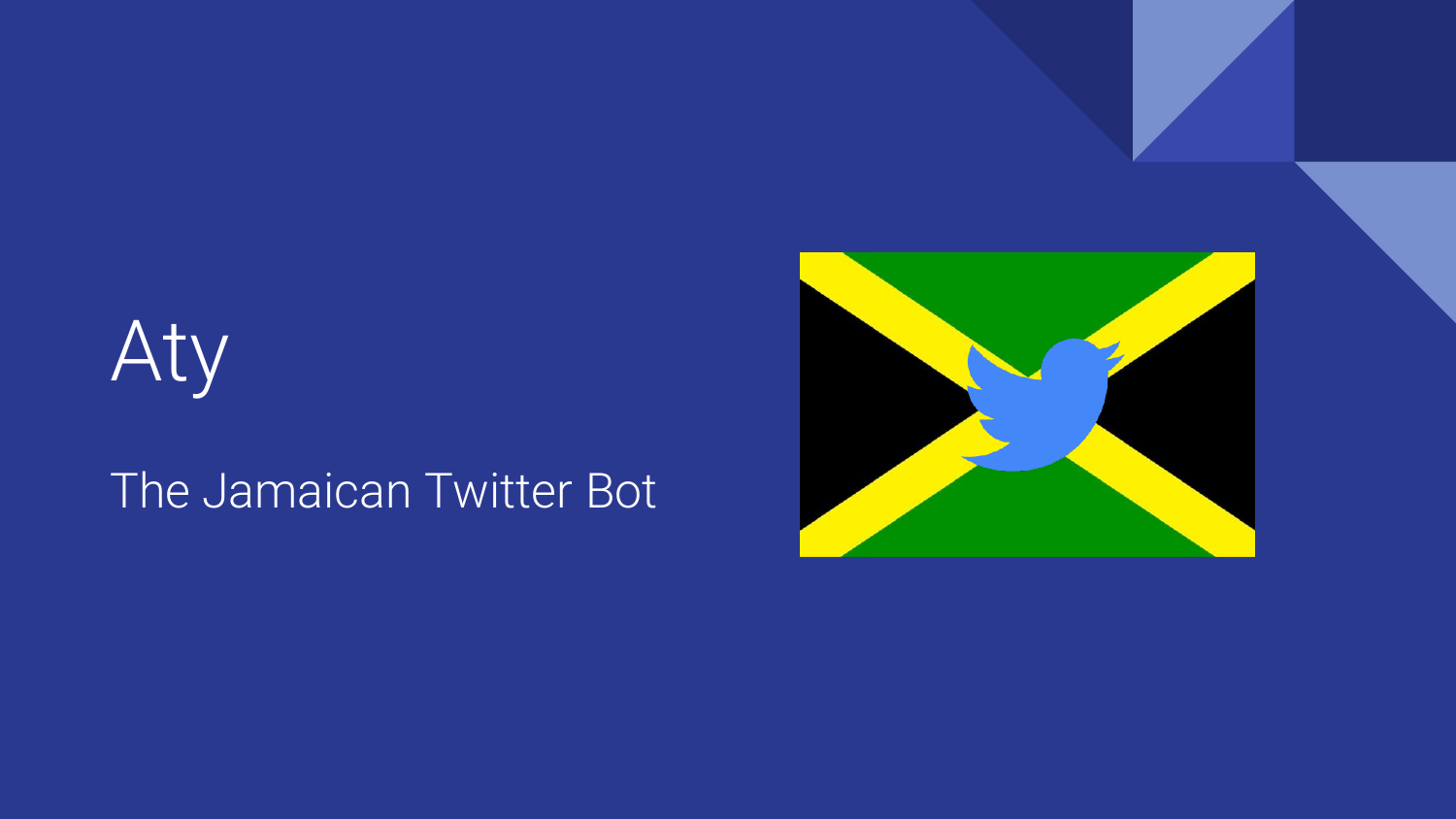### What does it do?

● Aty is a twitter bot that is able to tweet about stuff relevant to Jamaica in Jamaica Creole (Patois).

• This includes exchange rates, trending topics, events.

• Able to understand and reply to tweets in the jamaican language.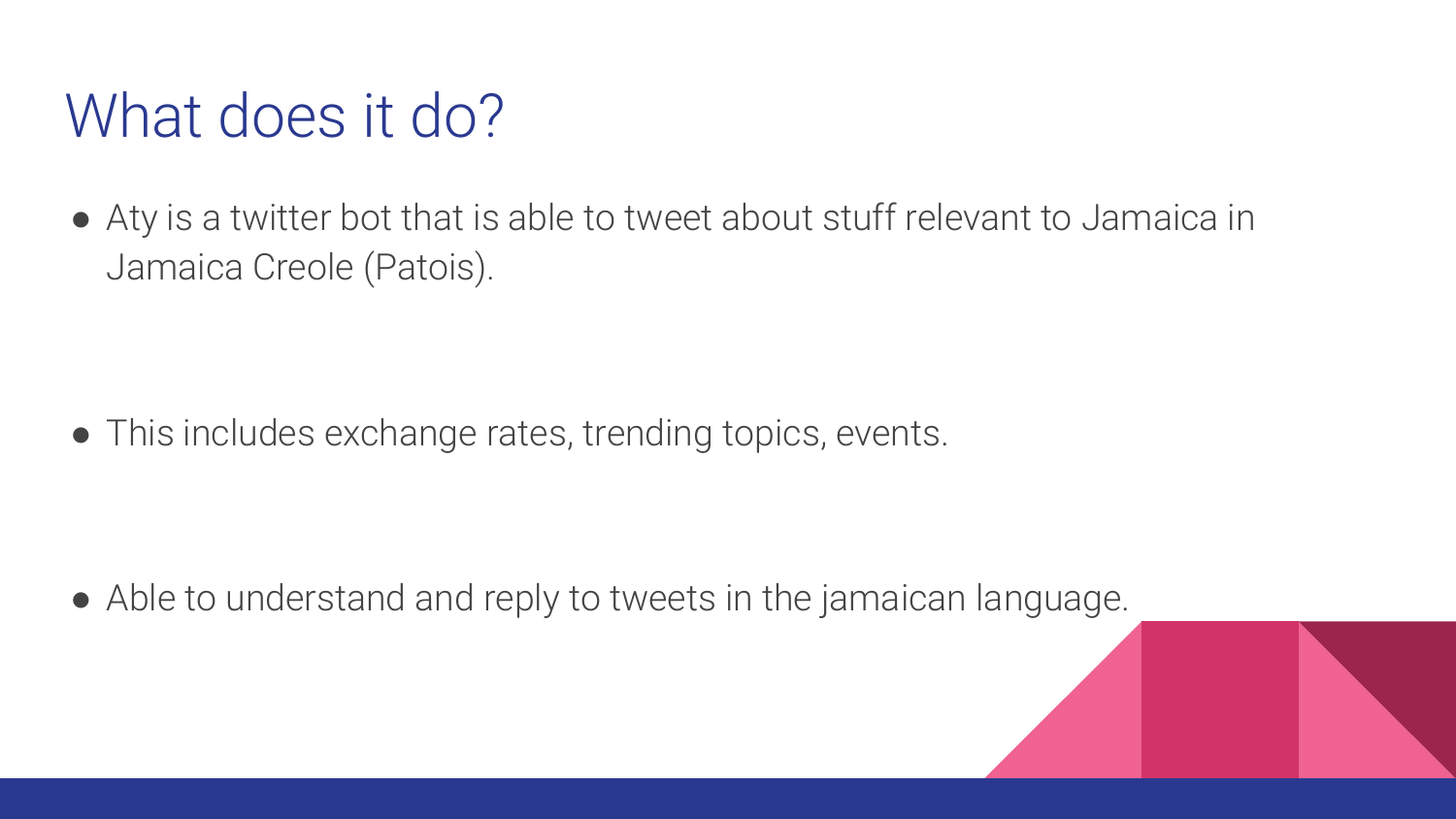#### What I worked on?

● Event Tweet Feature - Bot scrapes the web for jamaican events/parties and tweets about them

● Retweet Feature - Bot finds trending topics from jamaica or related to jamaica and retweets tweets on these topics

• Reply Feature - Bot is able to reply to a question or tweet from another twitter user in the jamaican language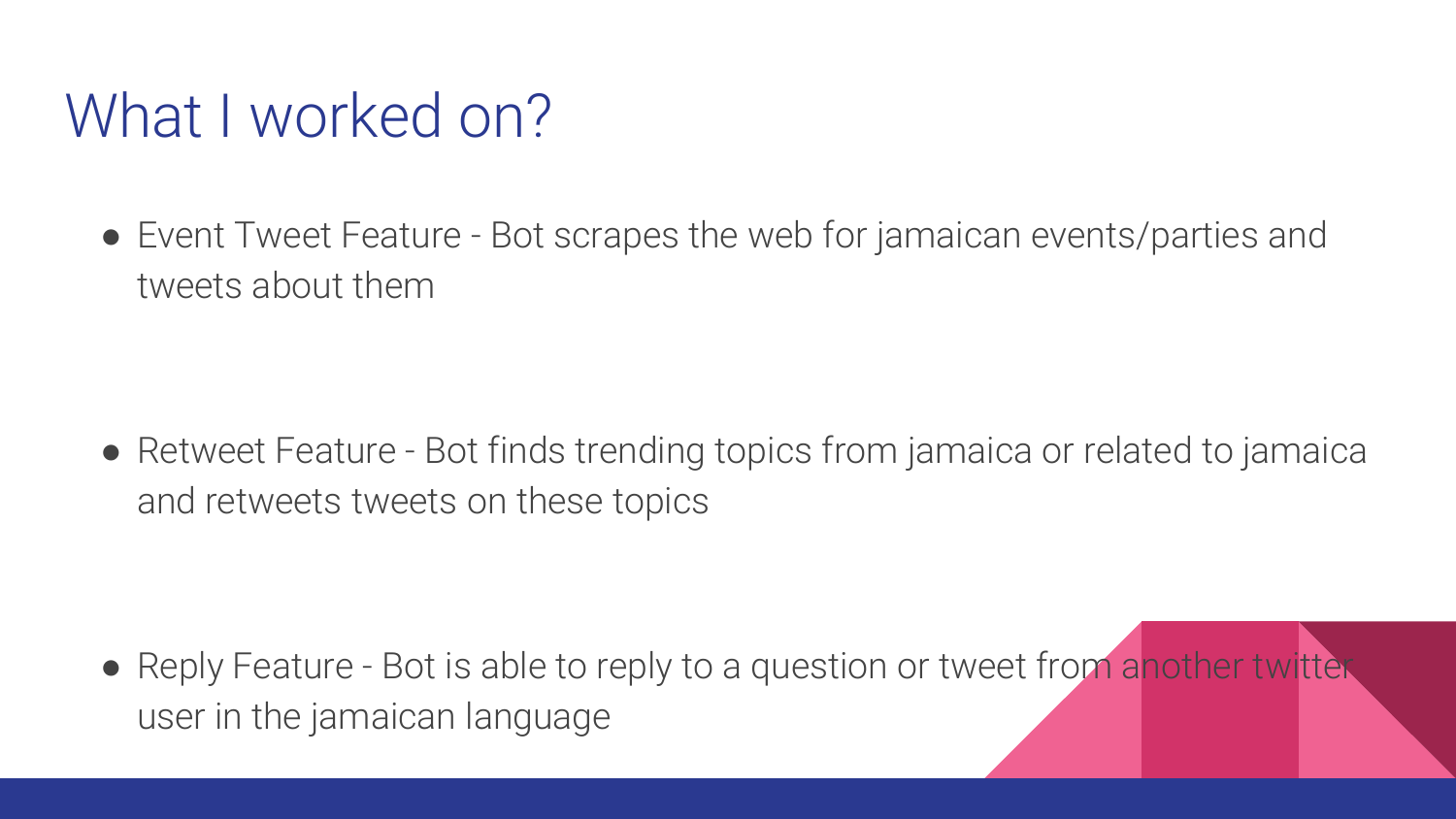#### How does it do it?

- The web scraping was done using a python library called Beautiful soup. This library was used to extract relevant information on events from popular Jamaican event websites.
- The Tweepy library was used to hook into the Twitter api and find tweets on a trending topic. The API allows you to filter tweets based on location.
- The reply feature was achieved through a specialization of machine learning called deep  $\left| \mathbf{e} \right|$   $\left| \mathbf{F} \right|$   $\mathbf{F}$  rensorflow).



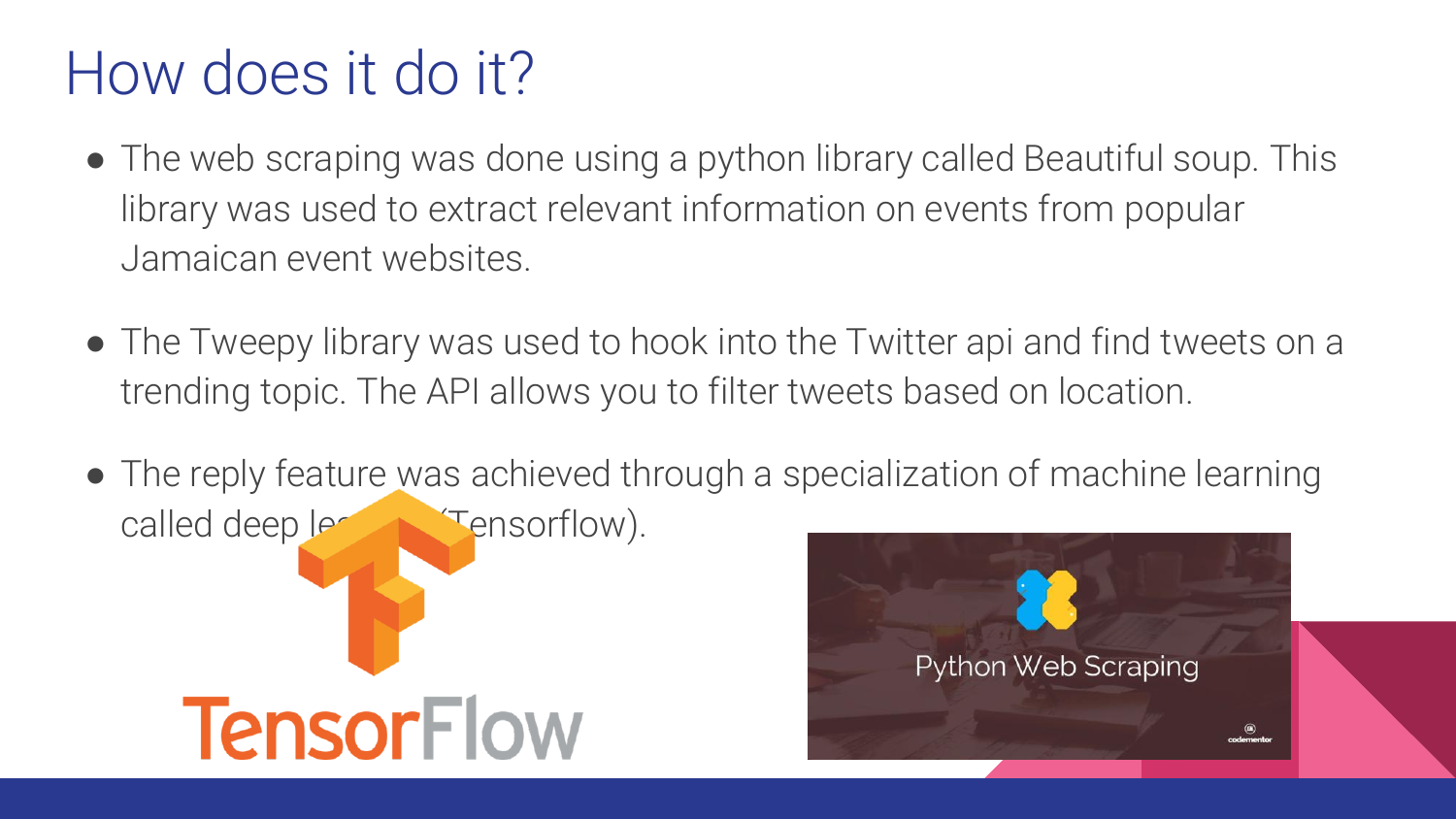#### Deep Learning and NLP?

- NLP Natural Language Processing is a field of AI concerned with the interactions between computers and human languages.
- Deep Learning based on the (unsupervised) learning of multiple levels of features or representations of the data. Higher level features are derived from lower level features to form a hierarchical representation



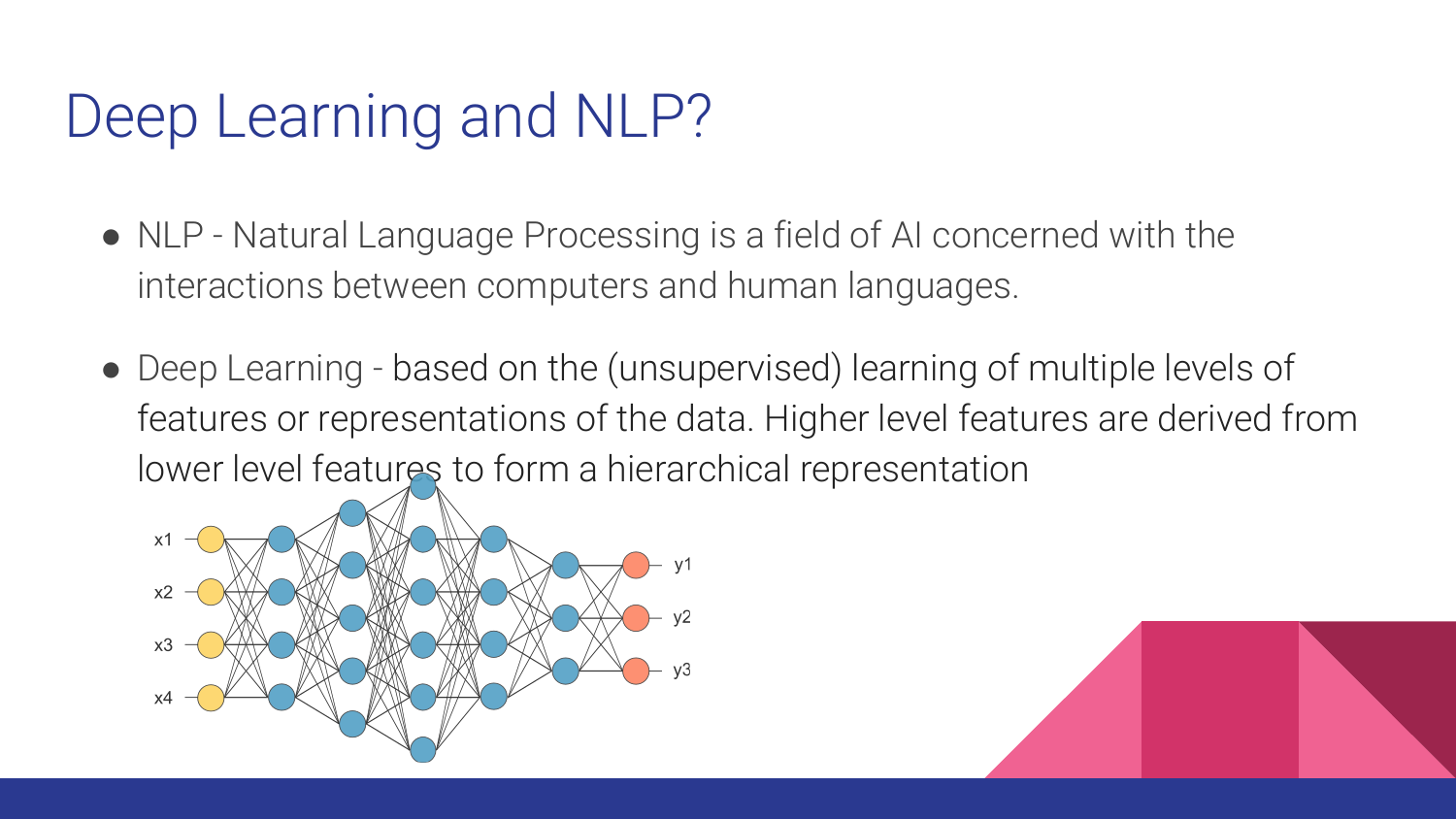## Neural Networks(RNN,LSTM's)

- Training corpa was gathered from tweets and replies from popular jamaican accounts.
- Recurrent Neural Networks Makes use of sequential information

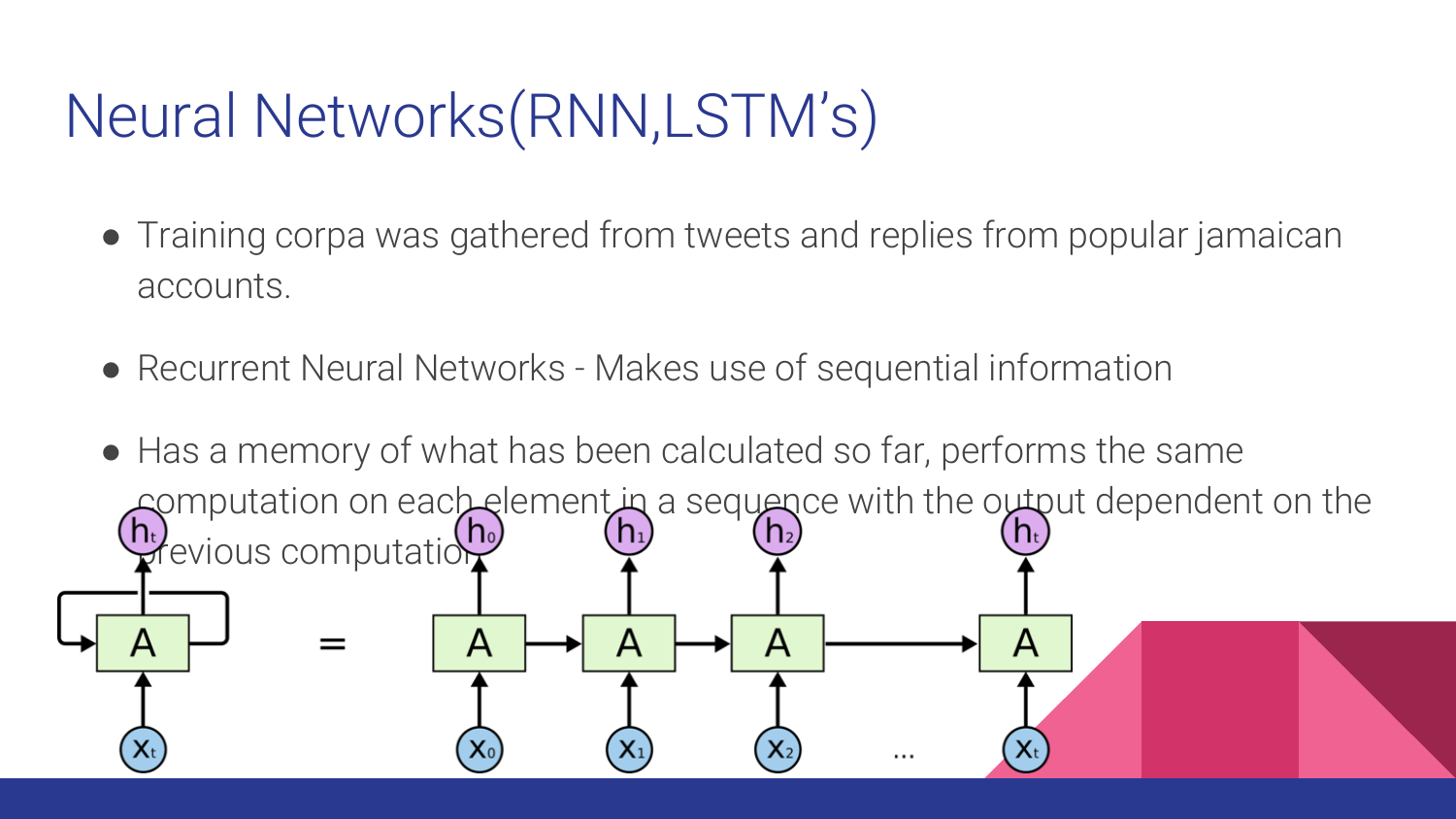### What can it be used for?

● Marketing Tool - Aty could be used as a real time marketing tool that feeds off trends on social media and crafts more targeted marketing campaigns.

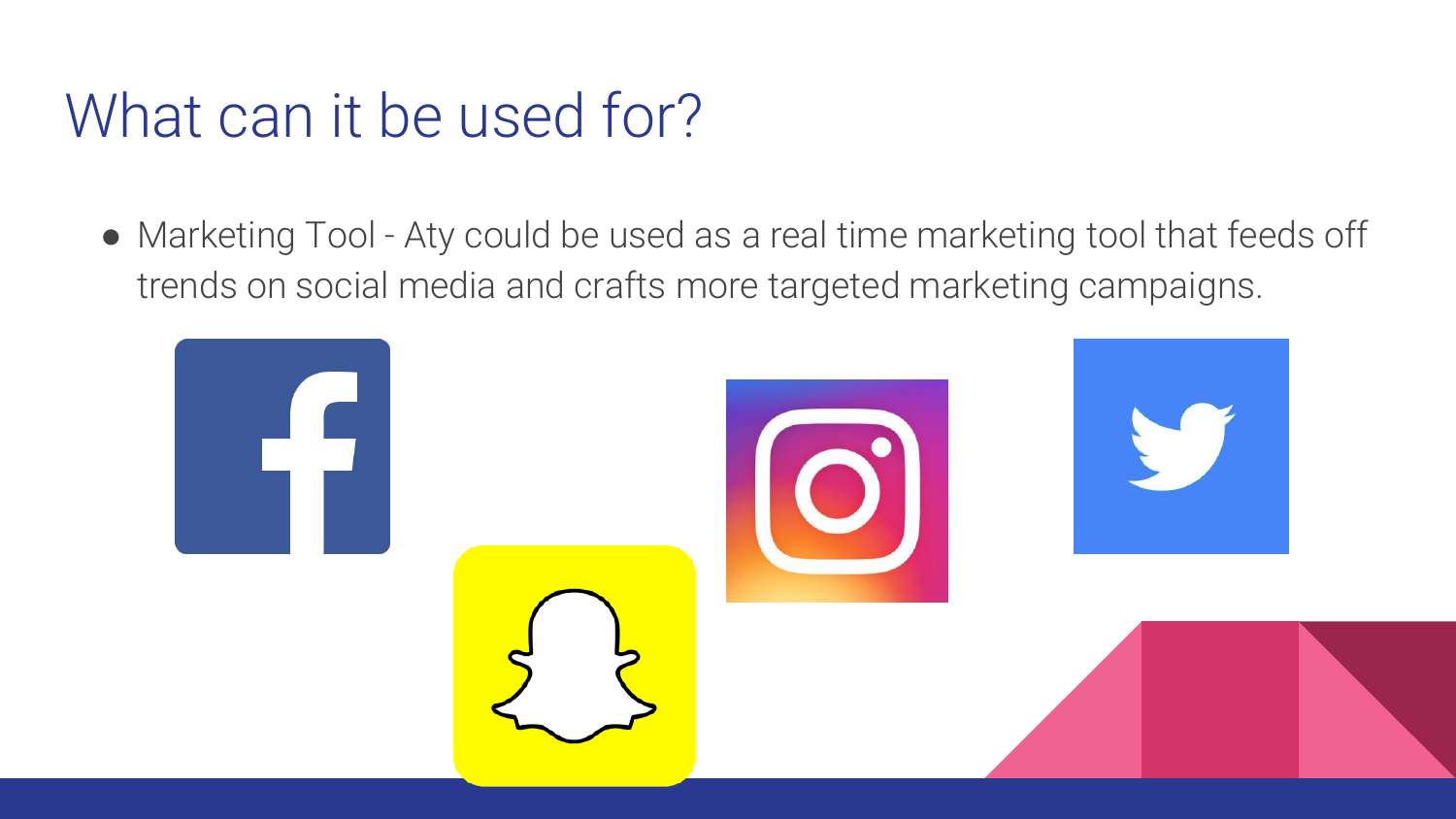### My Calico Experience

• The calico programme allowed me a way to learn and practice my passion of Artificial Intelligence

• My mentor gave me the freedom to be creative.

• Several areas in A.I don't seem as daunting as it did when I started the programme